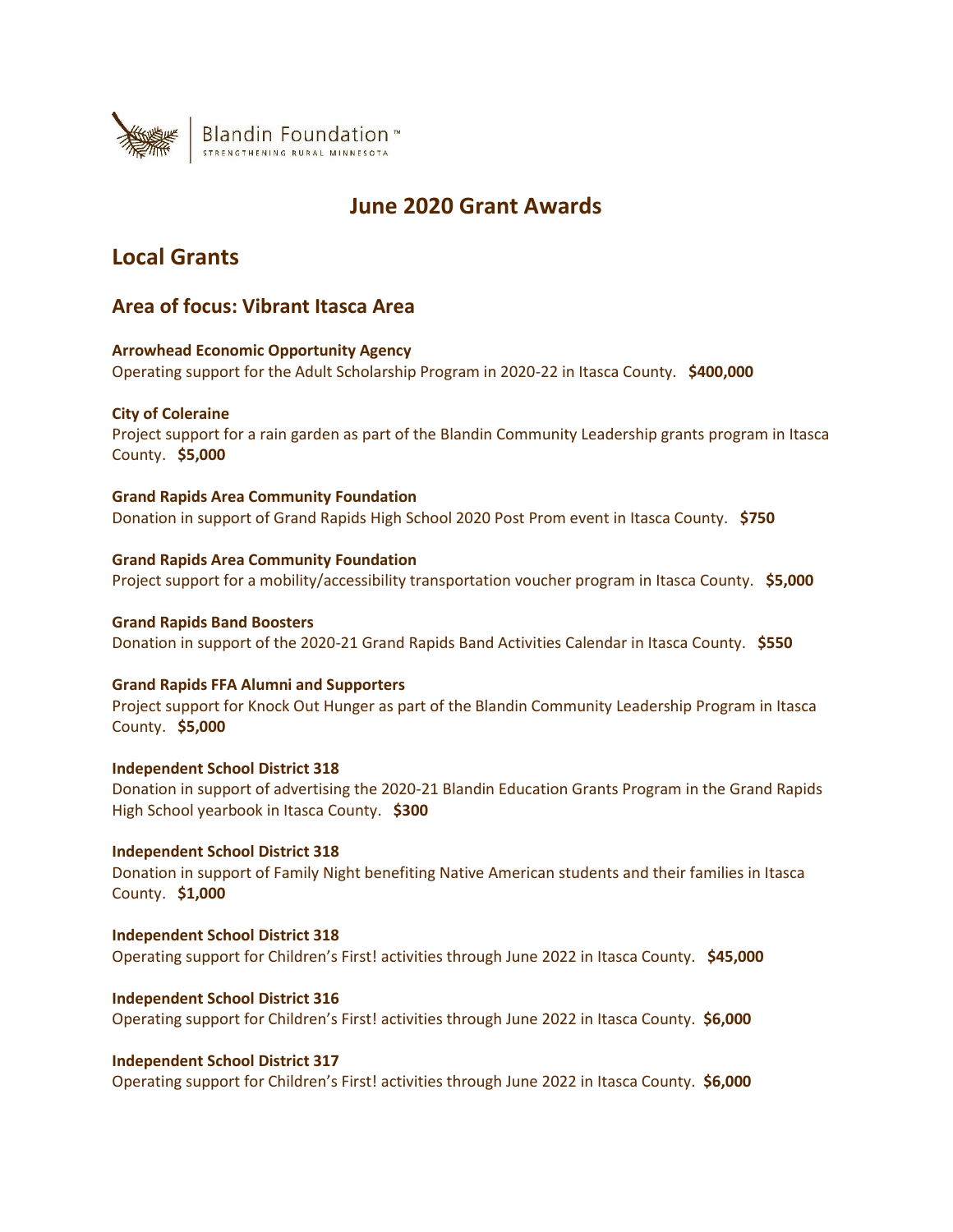#### **Independent School District 319**

Operating support for Children's First! activities through June 2022 in Itasca County. **\$6,000**

**Itasca Area Schools Collaborative** Operating support for continuation of the Invest Early program in Itasca County. **\$2,100,000**

**Itasca Community College** Project support for cultural programming for Native American students in Itasca County. **\$9,300**

**Itasca County Land Department** Donation in support of safety fencing at Gunn Park in Itasca County. **\$1,000**

**Itasca County Public Health** Project support for a Mental Health Changemakers Retreat in Itasca County**. \$25,000**

**Itasca Economic Development Corporation** Project support for the Thrive Up North Campaign in Itasca County. **\$20,000**

#### **Itasca Ski & Outing Club**

Project support for Itasca Ski and Outing Club for safety equipment at Mt. Itasca in Itasca County. **\$2,500**

**MN Assistance Council for Veterans** Project support for programming and services to veterans in Itasca County. **\$10,000**

#### **Northland Area Family Service Center**

Project support for strategic planning to advance the Northland Early Education Collaborative, Leech Lake Head Start and Northland Schools in Itasca County. **\$15,000**

## **Pengilly Booster Club**

Capital support for community center upgrades in Itasca County. **\$3,000**

## **Rural Minnesota**

## **Area of Focus: Effective Stewards**

**Minnesota Council of Nonprofits Inc** Project support for 2020 membership assistance in rural Minnesota. **\$1,750**

## **Area of Focus: Expand Opportunity**

**Minnesota Chamber Foundation** Project support for Minnesota 2030 research project in rural Minnesota. **\$5,000**

## **Minnesota Public Radio**

Operating support through June 2022 to continue rural news reporting, distribution and in-depth coverage in rural Minnesota. **\$200,000**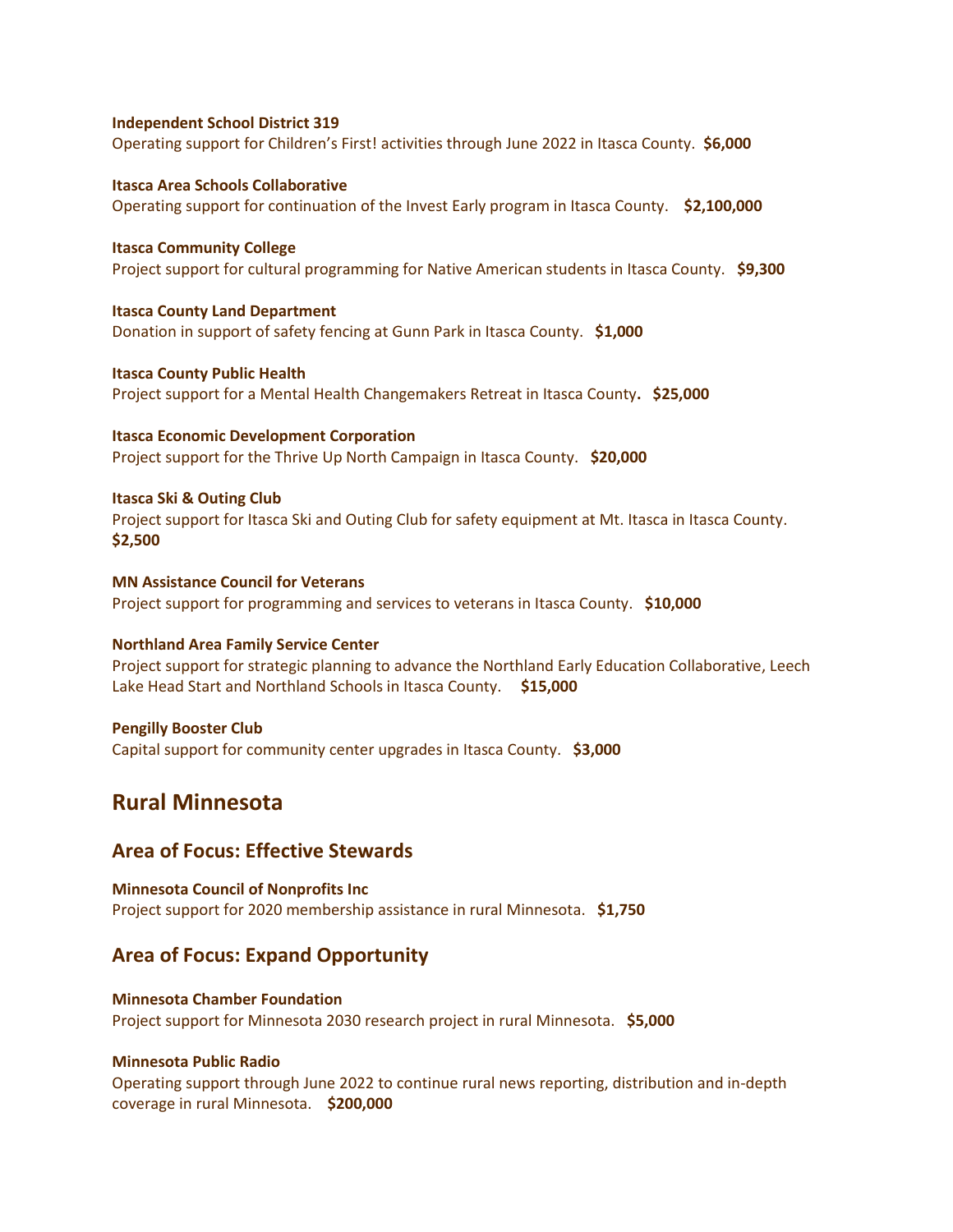#### **Northland Foundation**

Project support for business succession planning and technical assistance in rural Minnesota. **\$50,000**

#### **Northland Foundation**

Project support for the continuation of the Rural Equitable Development initiative during 2020 in rural Minnesota. **\$25,000**

#### **Northwest Indian Community Development Center**

Project support for Minnesota Homeless Winter Initiative in rural Minnesota. **\$10,000**

## **Area of Focus: Community Leadership**

## **Anishinaabe Legal Services**

Capital support for upgrades to its building in rural Minnesota. **\$50,000**

#### **City of Thief River Falls**

Project support for workforce s attraction and retention as part of the Blandin Community Leadership program in rural Minnesota. **\$5,000**

#### **Conexiones**

Project support for organizational capacity building to better serve Latinx community members in rural Minnesota. **\$45,000**

#### **HOPE Coalition**

Project support for Red Wing Area Homeless Committee as part of the Blandin Community Leadership program in rural Minnesota. **\$5,000**

#### **Le Sueur County**

Donation in support of meeting and marketing costs in Le Sueur County as part of the Broadband Program in rural Minnesota. **\$1,000**

**Longville Area Community Choir** Donation in support of Music in the Park in rural Minnesota. **\$300**

#### **Native Governance Center**

Project support for furthering the We Are Still Here Initiative in rural Minnesota. **\$50,000**

## **Senior Resources of Freeborn County**

Project support to expand transportation options for senior citizens as part of the Blandin Leadership Grant program in rural Minnesota. **\$2,500**

#### **United Way of Northeastern Minnesota**

Project support for the Vietnam Veterans Memorial Replica and Mobile Education Center project as part of the Blandin Leadership Grant program in rural Minnesota. **\$5,000**

#### **Waseca County**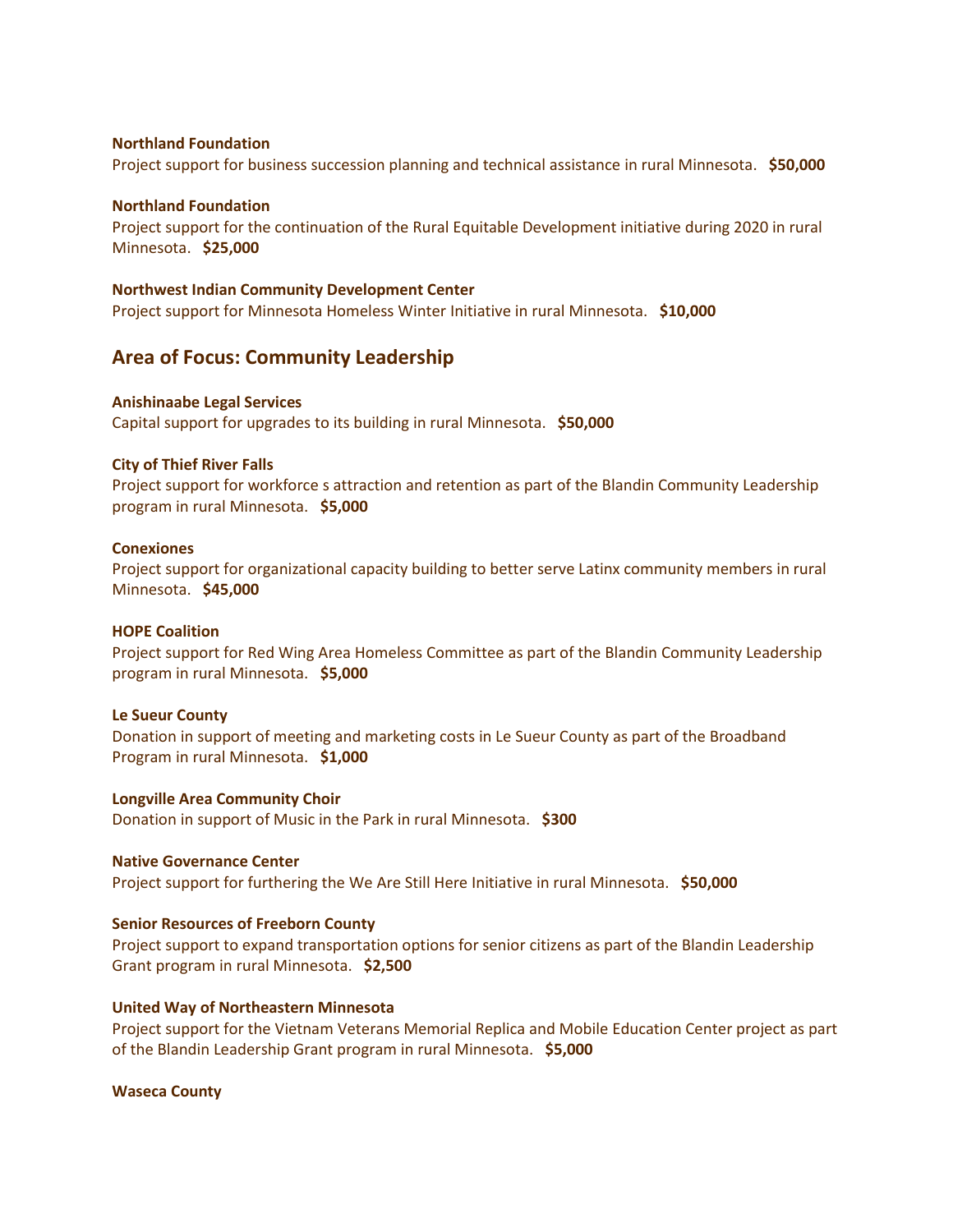Project support for a feasibility study as part of the Broadband Program in rural Minnesota. **\$25,000**

## **COVID-19 Grants**

## **Itasca Area**

**Advocates For Family Peace** Project support for domestic violence prevention in Itasca County. **\$20,000**

## **Bigfork Valley Foundation**

Project support for community and hospital emergency response needs and to establish a low-interest business loan program in Itasca County. **\$35,000**

## **City of Nashwauk**

Capital support for equipment to hold city-led meetings virtually in Itasca County. **\$5,000**

## **Cohasset Economic Development Authority**

Program Related Investment to support small businesses within the City of Cohasset during the COVID-19 crisis in Itasca County. **\$50,000**

**First Call for Help of Itasca County** Project support for supplies and equipment in Itasca County. **\$10,000**

## **Grand Rapids Area Community Foundation**

Project support for the Sharing Fund to help low-income residents with essential needs in Itasca County. **\$137,000**

## **Grand Rapids Area Community Foundation**

Project support for strengthening access to mental health supports in Itasca County. **\$13,000**

## **Grand Rapids Area Community Foundation**

Project support to support nonprofit and other community organizations engaging in immediate basic needs relief, short-term response, and longer-term recovery during the health and economic crisis. in Itasca County. **\$150,000**

## **Grand Rapids Economic Development Authority**

Program Related Investment to establish a small business COVID-19 loan fund to be named "Emergency Working Capital Loan Fund" in Itasca County. **\$500,000**

## **Great Minds Learning Center**

Project support to implement specialized online learning for children in Itasca County. **\$8,300**

## **Itasca Area Schools Collaborative**

Project support for emergency assistance to care for children of medical and service industry workers in the Itasca area. **\$15,000**

## **Itasca Economic Development Corporation**

Project support for the Itasca Strong campaign to support local businesses in Itasca County. **\$5,000**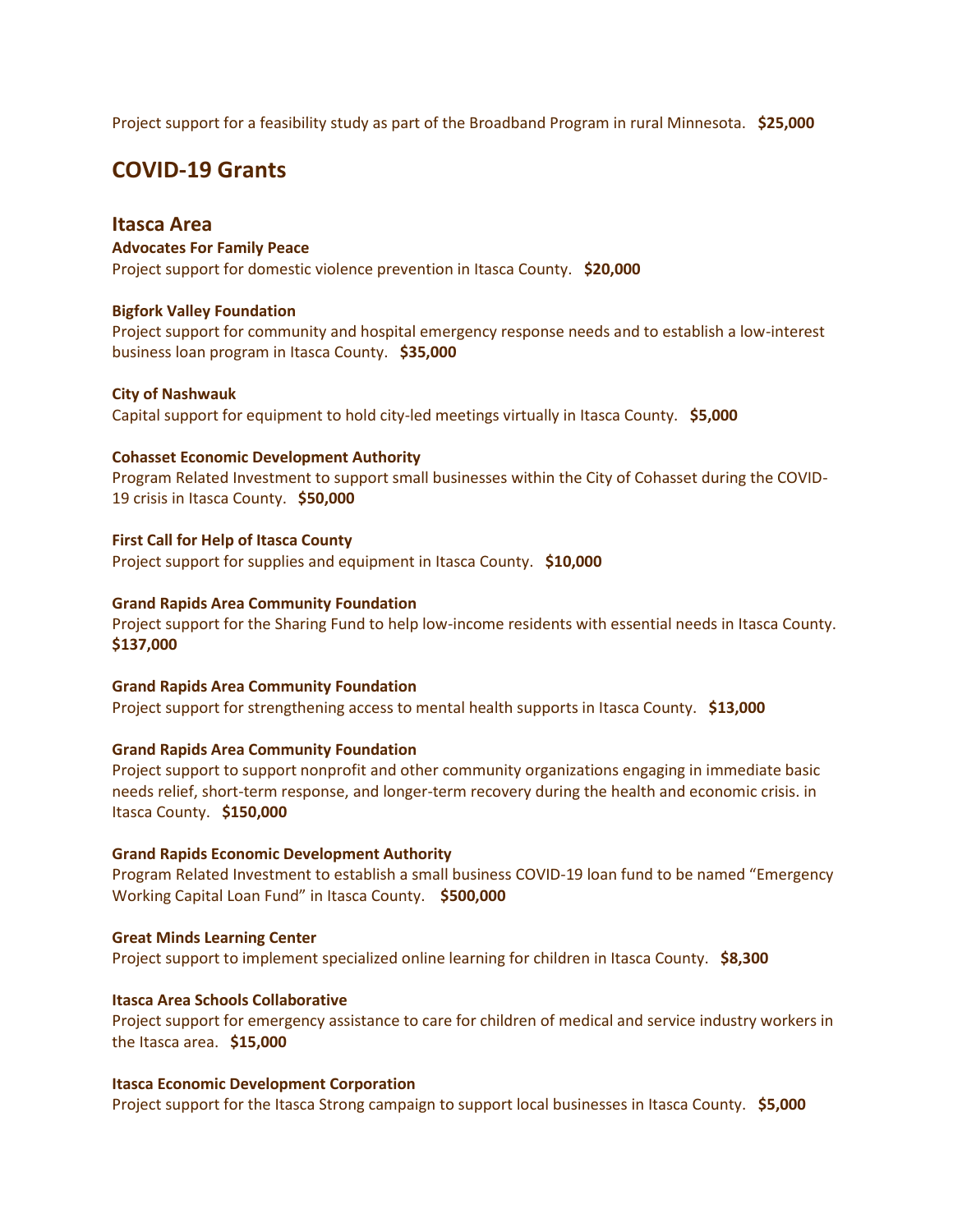## **Itasca Economic Development Corporation**

Program Related Investment to establish a COVID-19 response fund for small businesses to be named "Itasca Small Business Relief Fund" in Itasca County. **\$500,000**

## **KOOTASCA Community Action, Inc**

Project support for computers and internet service for area low-income families to ensure immediate access to new, state-mandated online K-12 education in Itasca County. **\$25,000**

## **Northern Community Radio KAXE**

Project support for remote operating equipment in Itasca County. **\$19,314**

## **Northland Counseling Center Inc**

Project support for technology and internet upgrades to serve mental health needs in Itasca County. **\$25,000**

**Northland Foundation** Project support for the Emergency Child Care Grant Program in Itasca County. **\$30,000**

## **Second Harvest North Central Food Bank**

Project support for emergency food packaging and distribution in Itasca County. **\$10,000**

## **Rural Minnesota**

## **Bois Forte Band of Chippewa Indians**

Project support for food distribution to meet essential needs and for strengthening the Band's emergency response infrastructure for Tribal members in rural Minnesota. **\$50,000**

## **Fond Du Lac Band of Lake Superior Chippewa**

Project support for food distribution to meet essential needs and for strengthening the Band's emergency response infrastructure for Tribal members in rural Minnesota. **\$50,000**

## **Headwaters Foundation for Justice**

Project support to help meet essential needs across black, Indigenous, and communities of color in rural Minnesota. **\$50,000**

## **Initiative Foundation**

Project support for emergency community wellness efforts in rural Minnesota. **\$25,000**

## **Leech Lake Band of Ojibwe**

Project support for distribution of food and essential needs to Tribal members in rural Minnesota. **\$100,000**

## **Lower Sioux Indian Community**

Project support for emergency response for distribution of food and essential needs to Tribal members in rural Minnesota. **\$50,000**